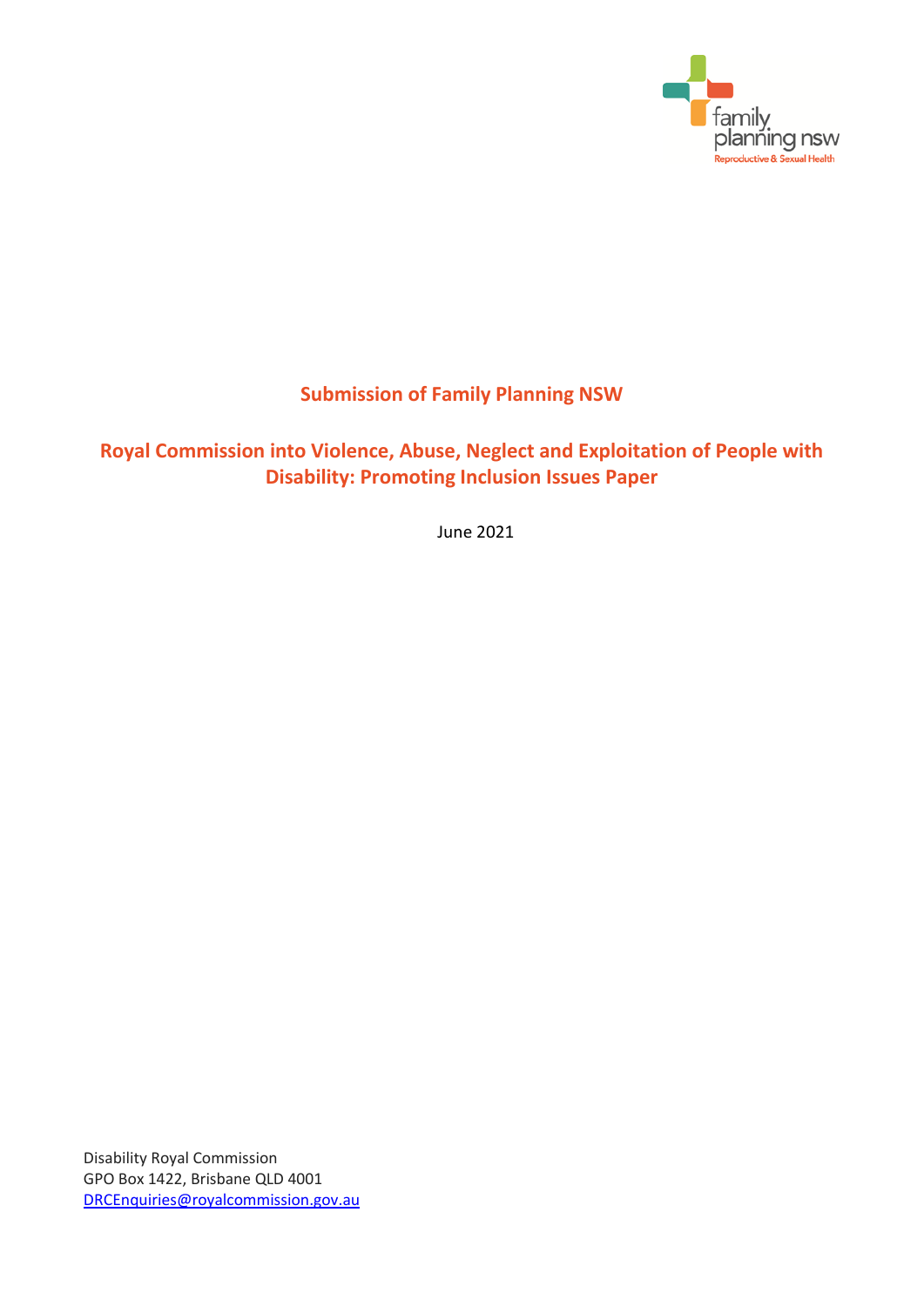Family Planning NSW welcomes the opportunity to make a submission to the Royal Commission into Violence, Abuse, Neglect and Exploitation of People with Disability. This submission responds to the 'Promoting Inclusion' issues paper. We have a strong history of contributing to the Royal Commission with the aim to improve the reproductive and sexual health experiences and outcomes of people with disability.

# **About us**

Family Planning NSW is the leading provider of reproductive and sexual health services in NSW and Australia. Our mission is to enhance the reproductive and sexual health and rights of our communities by supporting all people to have control over and decide freely on all matters related to their reproductive and sexual health.

Family Planning NSW has been delivering targeted services to people with disability and those who support them for over 35 years, including clinical services, health promotion and professional education. As a registered provider under the National Disability Insurance Scheme (NDIS), we provide state-wide sexuality and relationship support to people with disability, primarily delivered through psychology services based out of our Newcastle clinic.

We firmly believe in the right of all people to make decisions about their own body and relationships, and the right of all people to live without violence, abuse, neglect and exploitation. However, the evidence is clear that people with disability are much more likely to experience violence, particularly sexual violence, than people without disability.(1)

# **Recommendations**

| <b>Summary of recommendations</b> |                  |                                                                                             |
|-----------------------------------|------------------|---------------------------------------------------------------------------------------------|
| 1.                                | Access to        | There is a need to ensure services, information and education are accessible for            |
|                                   | services,        | people with disability. These can be achieved through:                                      |
|                                   | information and  | development of information and education utilising physical and digital                     |
|                                   | education        | accessibility principles, including Easy Read and in multiple languages                     |
|                                   |                  | physical and financial accessibility considerations regarding service access<br>٠           |
|                                   |                  | increased availability and accessibility of sexuality and reproductive and<br>$\bullet$     |
|                                   |                  | sexual health care services for people with disability                                      |
| 2.                                | Supported        | There is a need to improve the accessibility of education and training opportunities        |
|                                   | decision making  | for community members and professionals to ensure they facilitate supported                 |
|                                   |                  | decision making processes. This can be achieved through:                                    |
|                                   |                  | resources to maximise the decision-making ability of people with disability                 |
|                                   |                  | training for clinicians, support workers and educators on providing disability<br>$\bullet$ |
|                                   |                  | inclusive reproductive and sexual health care and education                                 |
|                                   |                  | supported decision-making resources, training and information for<br>$\bullet$              |
|                                   |                  | professionals, parents, carers and disability support workers                               |
| 3.                                | Meaningful       | People with disability should be consulted about their experiences and engaged in           |
|                                   | consumer         | the development, implementation and evaluation of programs and policies that                |
|                                   | engagement       | affect them.                                                                                |
| 4.                                | Invest in        | Meaningful data about the reproductive and sexual health experiences and                    |
|                                   | research         | outcomes of people with disability should be collected in a consistent and                  |
|                                   |                  | appropriate way.                                                                            |
| 5.                                | Invest in sector | There is a need for systemic change to improve disability sector worker education,          |
|                                   | training         | organisational polices and provide guidance around accessing sexuality support              |
|                                   |                  | through the NDIS to better support people with disability.                                  |
| 6.                                | Comprehensive    | People with disability have the right to receive accurate and age-appropriate,              |
|                                   | sexuality        | evidence-based, targeted comprehensive sexuality education. Comprehensive                   |
|                                   | education        | sexuality education programs should be developed in consultation with people with           |
|                                   |                  | disability to ensure that their reproductive and sexual health needs are met.               |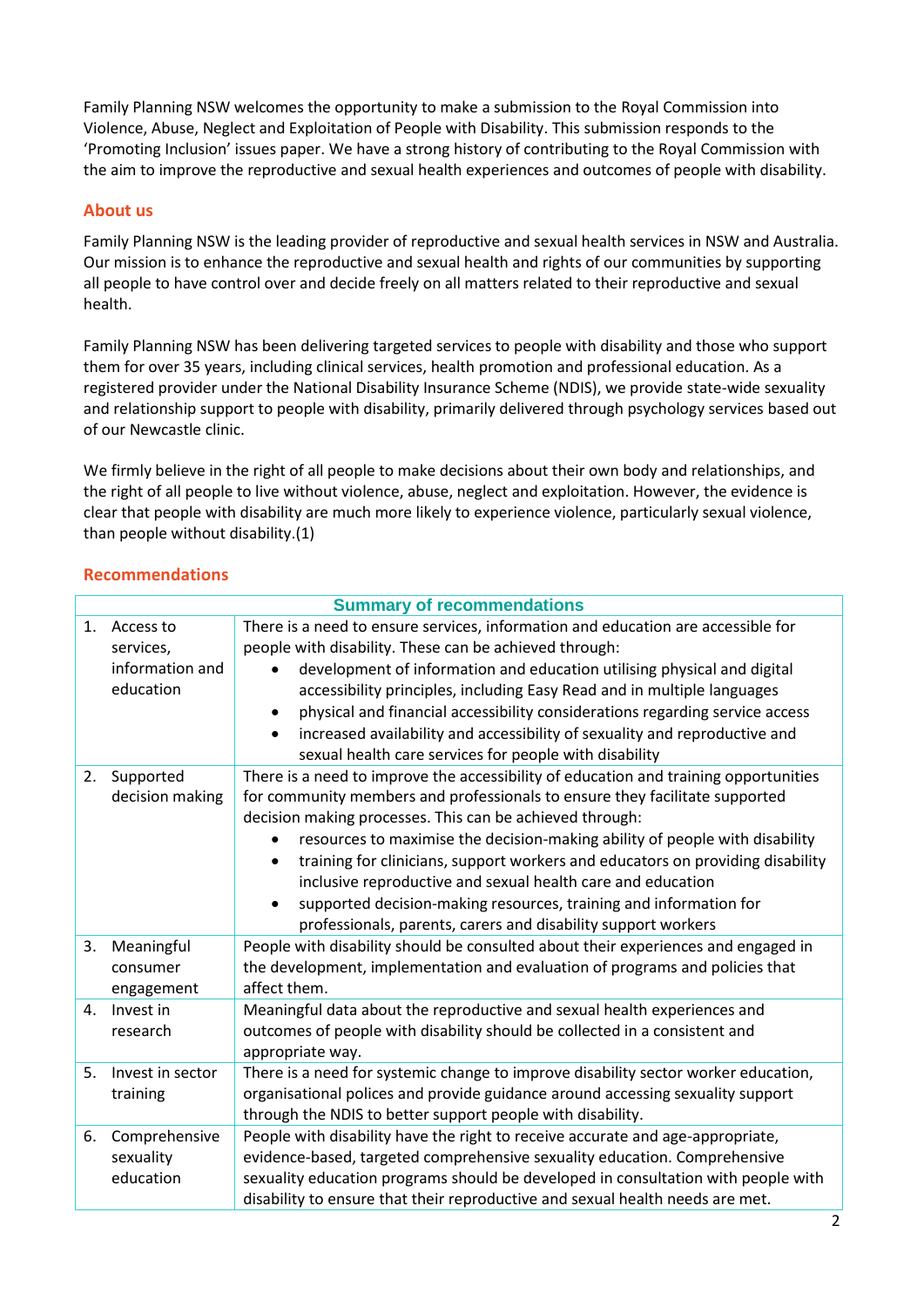## **Question 1: What does inclusion mean to you?**

Family Planning NSW is committed to promoting the reproductive and sexual health and rights of people with disability. We are guided by the United Nations Convention on the Rights of Persons with Disabilities(2) and work collaboratively with people with disability and their support people to ensure that our work meets the needs of our consumers.

We are committed to working with people with disability to normalise conversations about sexuality support and what it looks like in practice, and to creating reproductive and sexual health services, information and education that are accessible and inclusive. We will continue to work with people with disability to make sure our training programs are accessible and meet their needs, and advocate for the inclusion of sexuality support within NDIS participant plans including the development of NDIS policy around sexuality support. In developing this submission, we consulted people with disability to find out what inclusion means to them.

#### **What does inclusion mean to you?**

"To me inclusion means being able to experience the community in the same way everyone else does. [It also means] feeling accepted and being able to do community activities. Fully experiencing inclusion is feeling empowered and having informed choice to make your own decisions."

Nidhi, advocate and person with disability

"Inclusion is letting people make their own decisions and supporting them. It depends on the people's ability and the situation. All people should be able to make their decisions. Treating me the same as everyone else is important. Just because I have a different outlook, it doesn't mean I should be treated differently." Steve, advocate and person with disability

#### **Question 2: What makes an inclusive society?**

An inclusive society supports the independence of people with disability and their right to live free from violence, abuse, neglect and exploitation. It also supports people with disability to have their reproductive and sexual health and rights recognised and met, and enables them to engage fully and meaningfully in society.

#### **a) What are the characteristics of an inclusive society?**

Family Planning NSW outline the following characteristics as essential components of an inclusive society that upholds the reproductive and sexual health and rights of people with disability:

#### **Inclusive and accessible resources, services and environments**

Health information, programs and services must be accessible to all people and take health literacy levels into consideration during planning and development. Examples of accessible health information include resources that are written in Plain English for people with low literacy and numeracy levels as well as resources developed using Easy Read principles for people with intellectual disability. Further, health services should ensure that they are culturally, physically, financially and intellectually accessible to all people.

#### **Supported decision making**

Supporting the decision-making of people with disability and recognising their rights are essential characteristics of a society that supports the inclusion and independence of people with disability and their right to live free from violence, abuse, neglect and exploitation. Resources, training and information should be made available to support workers, health and education professionals, as well as the wider community, to ensure they understand how to maximise the decision-making capacity of people with disability along with rights-based advocacy training.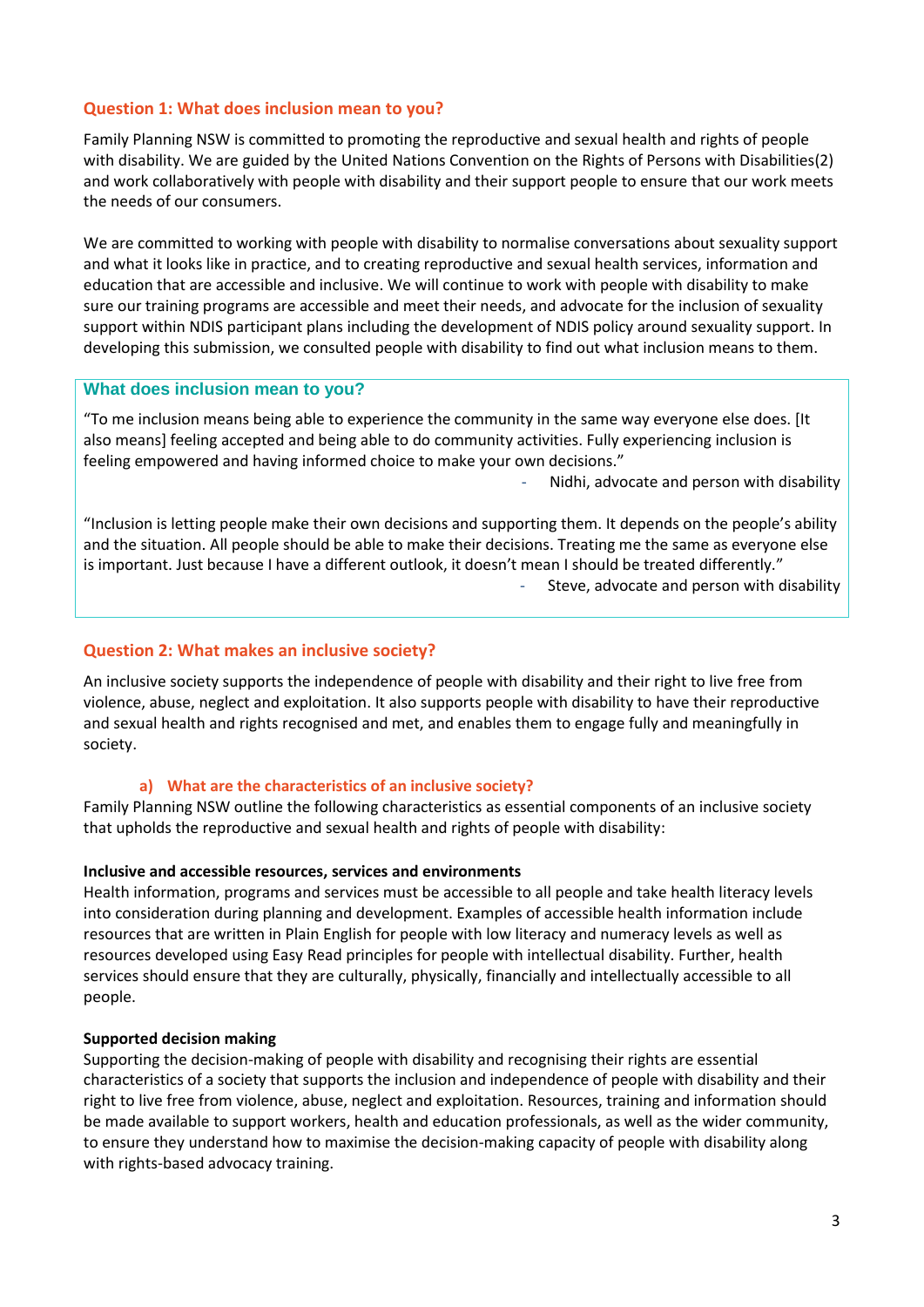Family Planning NSW create environments in which people with disability can be supported to make their own decision. For example, our clinics provide accessible information, offer longer appointment times and have staff who are trained in how to best work with clients with disability. Further, our reception staff ask clients if they have any accessibility and/or support needs and consult with clients to determine if they would like a support person to attend appointments with them.

### **What makes an inclusive society?**

"An inclusive society is basically working to break down barriers and making changes to the built environment to ensure that it is accessible to everyone. [It also means] making systemic change to breakdown stereotypes about people with disability."

Nidhi, advocate and person with disability

"An inclusive society is where there is no judgement, including people with disability in everything is important. There is more than one disability – everything needs to be accessible for everyone. Things in all places need to be inclusive. For a person with disability it can be a big struggle to go somewhere that is not inclusive. There are a lot of barriers in everyday society that people don't think about, particularly the norms."

Steve, advocate and person with disability

### **See recommendations: 1, 2, 3.**

### **b) How can the supports people with disability need be provided in a way that is consistent with promoting an inclusive society?**

People with disability must be at the centre of decision making processes and be consulted about matters that affect them. Family Planning NSW has a strong history of working in partnership with people with disability to develop accessible services, information and resources. One example of this is the *Just Checking*  project which aimed to increase people with disability's access to cervical, breast and bowel screening. The 2016 *[Just Checking](https://www.fpnsw.org.au/justchecking)* project, funded by the Cancer Institute NSW aimed to increase the uptake of cancer screening by addressing the underlying barriers that prevent people with disability from accessing services at levels equal to others. This was done by improving access to information for people with intellectual disability while educating disability service providers and health care workers to ensure clients with intellectual disability are given the same reproductive and sexual health care as other clients.

#### **See recommendation: 3.**

# **c) What is the role of governments through legislation, policy making, funding and operation of public systems and services, in achieving an inclusive society?**

Governments have a significant role in creating structures that promote an inclusive society, primarily through legislation, policy making and provision of funding. Governments must ensure that people with disability have an active role in the consultation, development and review of all legislation and policy, and programs developed that have a direct and/or indirect impact on them.

Family Planning NSW commend the World Health Organization guidance note on *Promoting sexual and reproductive health for persons with disabilities* to the Commission.(3) This document outlines best practice methods which include the need to establish partnerships with people with disability and organisations that focus on people with disability. Policies and programmes are consistently better when people with disability and organisations that focus on people with disability are involved in their development.

Additionally, Family Planning NSW encourage the government to invest in research regarding the reproductive and sexual health experiences and outcomes of people with disability at local, national, and international levels. There is a systemic lack of available data on the reproductive and sexual health needs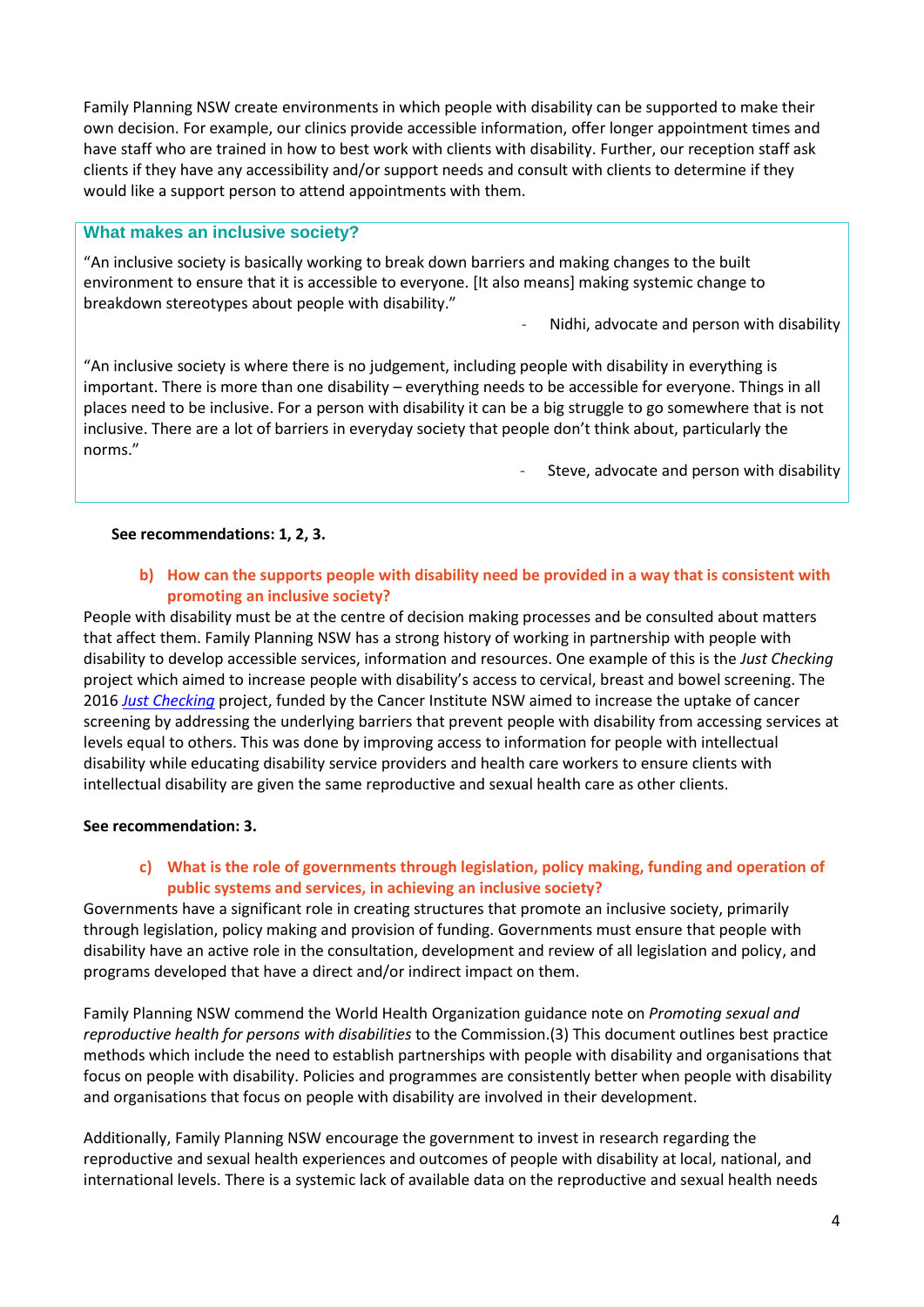and outcomes of people with disability leading to gaps in health, education and workforce related policy and legislation.

### **See recommendation: 4.**

**d) What is the role of non-government institutions and the private sector in achieving an inclusive society?**

Non-government organisations work directly with people with disability, their families and support workers and are well positioned to address the needs of people with disability, through provision of services, support, advocacy and education. This, however, requires adequate government funding, resourcing and ongoing workforce development.

In May 2019, Family Planning NSW conducted a needs assessment to investigate sexuality support needs from the perspective of disability sector workers and organisations. The needs assessment identified gaps in disability sector workers and organisations ability to provide consistent, quality sexuality support, often due to lack of training and clear organisational and NDIA policy. A less-skilled and less-informed workforce is of concern as it may contribute to a person with disability's risk of violence, abuse, neglect and exploitation. It is imperative that NDIA representatives and those who work in the disability sector are sufficiently trained to understand the importance of sexuality support and education to a person's health, wellbeing and participation, and the rights of people with disability to access support which contributes to the development of an inclusive society.

Family Planning NSW, a not-for-profit organisation, has a strong history of working in partnership with people with disability to develop accessible services, information and resources. One example of this is the *Outing Disability Project* that showcases stories from LGBTIQ people with disability at art venues across Australia.

#### **See recommendations: 3, 5.**

# **Outing Disability – Exhibition Project**

[Outing Disability](https://www.fpnsw.org.au/who-we-help/disability/disability-resources/outing-disability-photographic-journey) is a series of portraits that provide a rare insight into the hopes and dreams of LGBTIQ people with disability as they share their struggles and triumphs of coming out, exploring identity, discovering love and finding pride. Outing Disability was launched in 2014, and produced in collaboration with internationally acclaimed photographer Belinda Mason.

For people with disability who identify as LGBTIQ, ongoing misunderstanding, stigma and discrimination means that they may experience even greater difficulties in accessing their rights. It is increasingly acknowledged that recognition of the diversity of sexual behaviour and expression contributes to people's overall sense of wellbeing and health. Family Planning NSW embarked on the Outing Disability project to bring to light the challenges faced by LGBTIQ people with disability, raise awareness of this and increase representation of LGBTIQ people with disability in society.

# **Question 4: How can an inclusive society support the independence and choice of people with disability?**

Family Planning NSW is concerned that limited rights awareness, barriers to inclusion and negative attitudes significantly contribute to laws, policies and practices that discriminate against and ignore the experiences of people with disability. This can lead to unintended consequences, particularly in regard to reproductive and sexual health rights, sexual violence and exclusion from health decision making and health systems.

People with disability have the right to make choices about their bodies, sexual expression and lives, yet often are denied this opportunity. Support people and health professionals often presume that people with disability lack the capacity to make such decisions, therefore resulting in substitute decision making without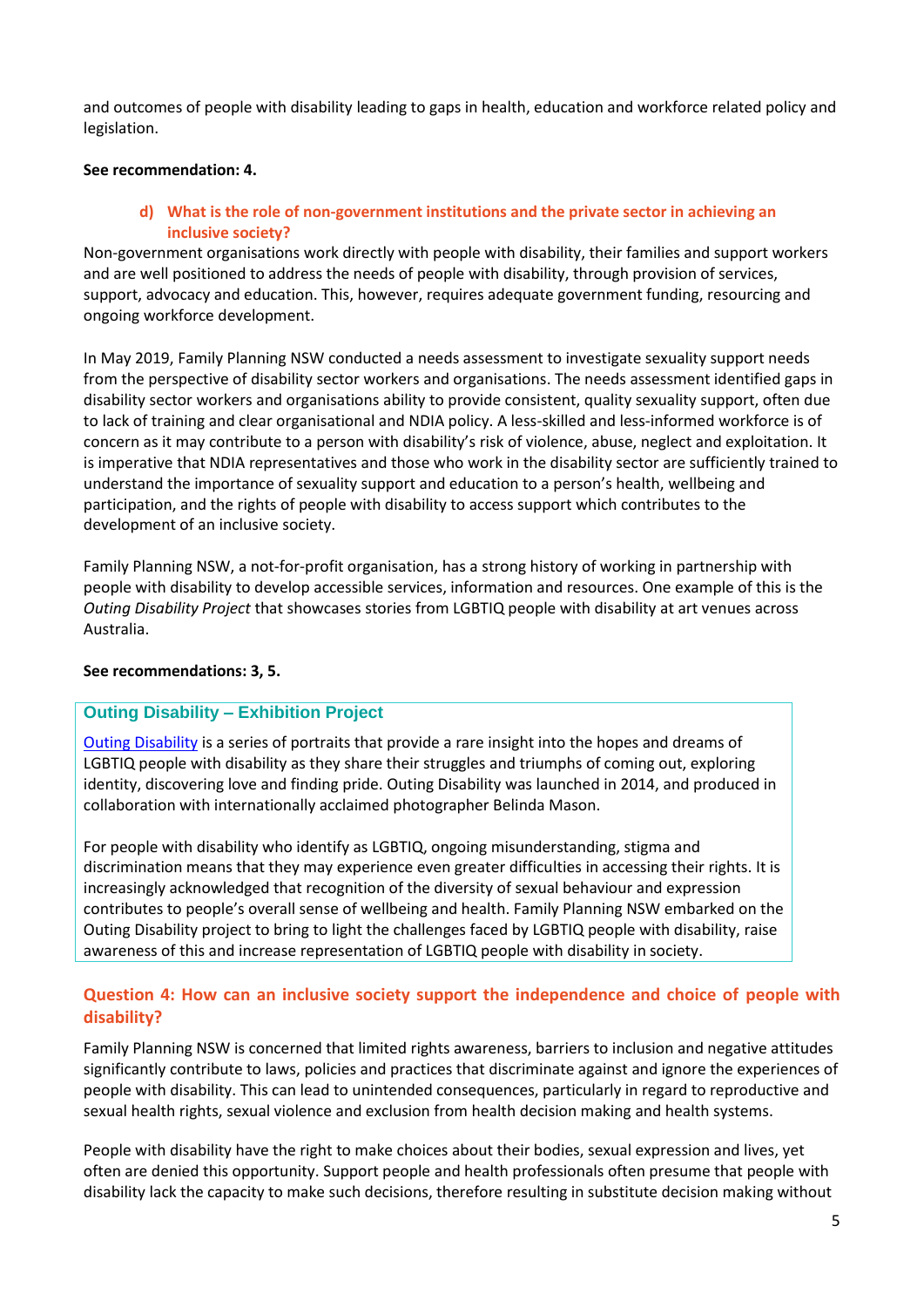people with disability being involved. Every person has the right to be informed of treatment options, and be consulted about their health preferences particularly in relation to their reproductive and sexual health.

We are very concerned that some disability support workers are being directed by their organisation's management to alter contraception management without consultation. For example, some workers have been directed to withhold administering the non-hormonal pills (in the oral contraceptive pill pack) to women in a supported accommodation service to ensure that they do not experience the period-like bleeding while on the oral contraceptive pill, often without the woman's knowledge. Workers reported the purpose was to eliminate the need to support women to manage menstrual bleeding. It may be that women choose this management, however, workers should support them to make decisions about their body, not be making decisions for them.

Health professionals, disability support workers and communities must have access to resources, information and training that promote understanding of the rights of people with disability, as well as the tools required to support people with disability to make health related decisions.

### **See recommendation: 5.**

# **Question 5: How can an inclusive society support a person with disability's right to live free from violence and abuse, neglect and exploitation?**

An inclusive society supports the independence of people with disability, their ability to be involved in making health related decisions that affect them, and their right to live free from violence, abuse, neglect and exploitation.(2) People with disability, however, are often viewed as non-sexual, leading to a lack of access to comprehensive sexuality education and reproductive and sexual health care and limited development of health protective skills and behaviours.(4, 5) Provision of comprehensive sexuality education is an essential strategy to ensure people with disability live free from violence, abuse, neglect and exploitation.

Negative attitudes by support people, educators and health professionals, as well as preconceptions of nonsexual behaviour can significantly affect responses to violence, abuse, neglect and exploitation of people with disability. Such attitudes may contribute to the disbelief of reports of violence and sexual abuse of people with disability by services and ultimately the justice system leaving them vulnerable to ongoing instances of violence and sexual abuse.

People with intellectual disability are particularly vulnerable to prejudicial assessments of their competence, reliability and credibility.(6) Similarly, they are at increased risk of having evidence discredited in court due to communication issues associated with their disability.(6) The Tasmanian Anti-Discrimination Commissioner reports that this perception often leads to the decision to not prosecute alleged perpetrators, further heightening the vulnerability and ongoing risk of violence, abuse, neglect and exploitation of people with disability.(7)

It is essential that people with disability are supported to make reports of violence, abuse, neglect and exploitation in settings that are accessible, inclusive and do not hold preconceived biases. The provision of comprehensive sexuality education and communication supports to make reports and provide evidence will support a person with disability's right to live freely from violence, abuse, neglect and exploitation.

#### **See recommendations: 1, 2, 5.**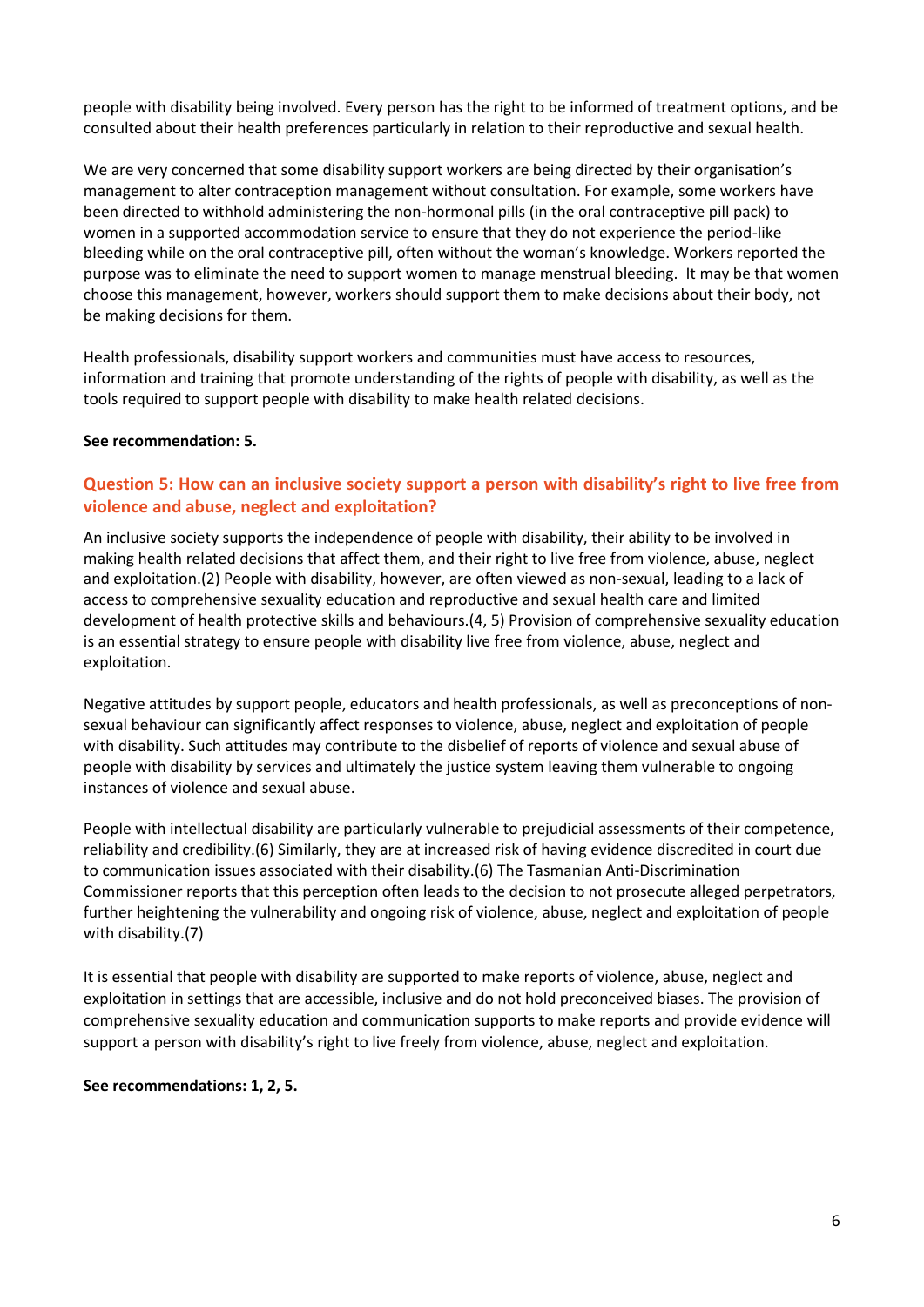# **Question 6: What practical and sustainable steps can governments take to promote a more inclusive society for people with disability?**

The government has an important role in creating systemic change to promote a more inclusive society for people with disability. Governments must work to create a society that is accessible for all people and promotes the independence of people with disability. Further, governments must create meaningful opportunities for people with disability to engage in and influence decisions that affect them.

#### **Funding for disability advocacy services**

Family Planning NSW is concerned that not enough advocacy assistance is available to people with disability, particularly for those from marginalised groups. The NSW Council for Intellectual Disability stated that "without advocacy, there would be no one to speak up about the issues".(8) Disability organisations, funded by government often through the NDIS, provide individual and systemic advocacy and information that protect and promote the rights of people with disability.(8) Without adequate availability of individual and systemic advocacy, people with disability will not have a voice to express concerns relating to reproductive and sexual health right infringements, including experiences of violence, abuse, neglect and exploitation.(9)

#### **Access to sexual expression services and support**

Recently, the Administrative Appeals Tribunal ruled in favour of people with disability to receive funding for equal access to sexual expression services and support funded through NDIS plans. Disability organisations are still advocating for the NDIS to accept this decision and therefore recognise and uphold the reproductive and sexual health rights of people with disability. Denial of access to funding, along with negative attitudes of support people and health professionals, contributes to practices that discriminate against people with disability and may increase their risk of violence, abuse, neglect and exploitation.

Governments must recognise people with disability's right to access NDIS funded sexual expression services and support. We believe that the NDIA, a government funded entity, has a responsibility to enable access to sexuality expression and support services for people with disability. Family Planning NSW endorses the joint position statement 'A call for a rights-based framework for sexuality in the NDIS'.(10) The position statement recommends developing a comprehensive sexuality policy to provide support for sexual expression through NDIS funding. Without an NDIS sexuality policy, people with disability may not have the support they need to make healthy decisions around their reproductive and sexual health.

#### **Access to reproductive and sexual health services**

Family Planning NSW is concerned that state-based and national registers for reproductive and sexual health data (e.g. NSW Sexually Transmissible Infections data reports; National Cervical Screening Register) do not have disability disaggregated data, which ignores the experiences of people with disability engaging with reproductive and sexual health services.

While there is no data available to determine the number of people with disability accessing preventive cancer screening, many indicators suggest that people with disability, particularly women, are not accessing cancer screening at rates comparable to people without disability.(11) Often, this is due to the limited education provided to people with disability about the importance of cancer screening, but also, the assumption that some health professionals and support people make in determining that people with disability do not require cancer screening, particularly cervical screening, due to the myth that people with disability are non-sexual.(11)

We encourage the government to invest in a robust, flexible and evidence-based health-related data collection framework that is inclusive of people with disability.

#### **Access to comprehensive sexuality education**

Access to rights-based comprehensive sexuality education is essential for people with disability. Although the reproductive and sexual health needs of people with disability are similar to the general population,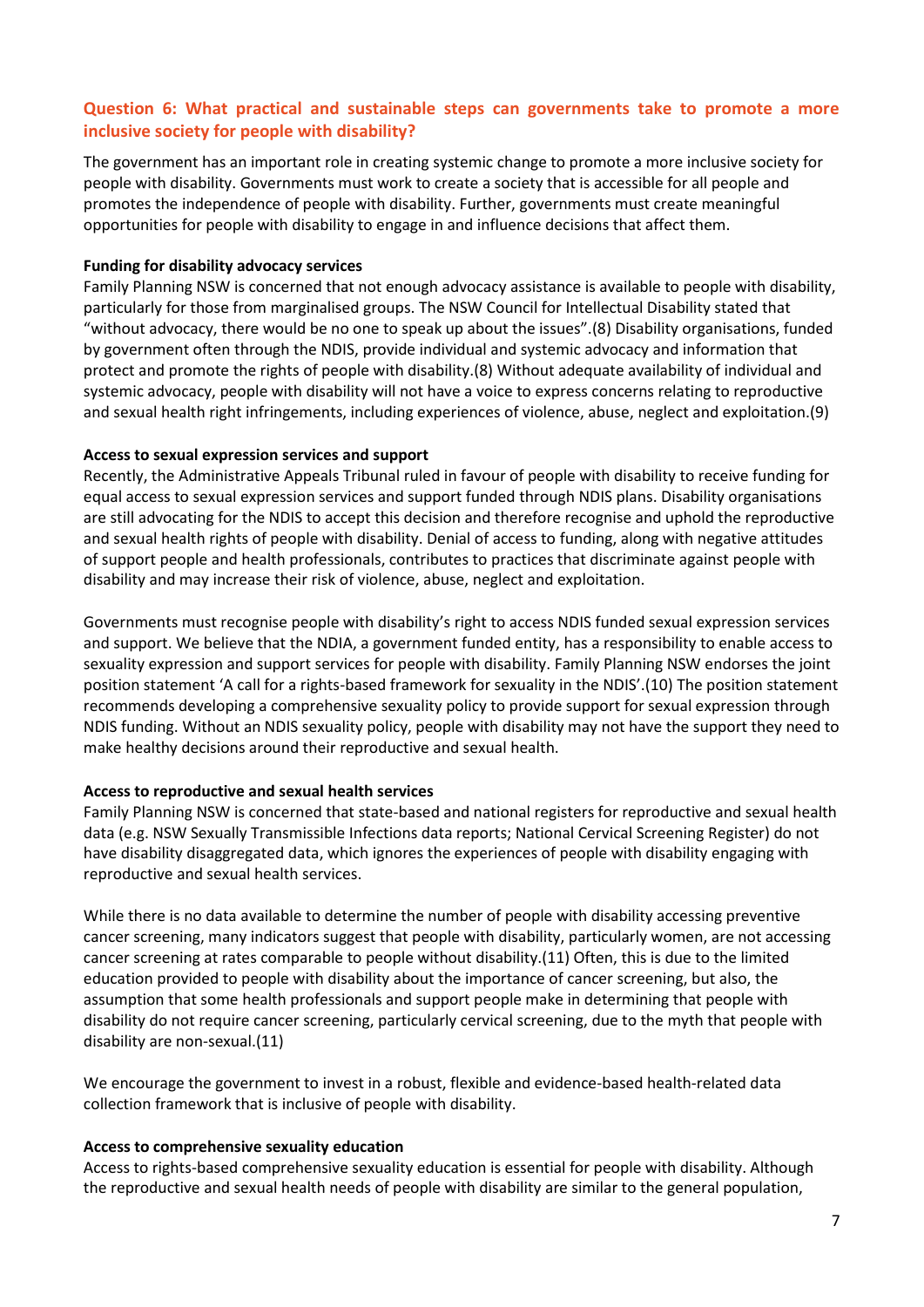people with disability are at a greater risk of sexual abuse, sexually transmissible infections, and misinformation, likely due in part to inadequate comprehensive sexuality education.(12)

A global review conducted by United Nations Education, Scientific and Cultural Organization found that "failing to provide marginalized adolescents and young people with comprehensive sexuality education will deepen the social exclusion that many experience, limiting their potential and putting their health, futures and lives at greater risk".(13) Without comprehensive sexuality education, people with disability, their support people and other professionals may not learn about their reproductive and sexual health rights, limiting the realisation and promotion of such rights. It is well established that teachers often do not have the resources to tailor education to the needs of student's with disability. This may result in the educational needs of students being neglected. As a not-for-profit, Family Planning NSW work to fill this gap through the provision of accredited teacher training and resource development to facilitate the provision of comprehensive sexuality education to students with disability. However, funding to support this is very limited.

Governments should prioritise the development of a national comprehensive sexuality education curriculum that is inclusive of people with disability. Investment in professional development for teachers, disability support workers and educators to attend training in providing disability inclusive comprehensive sexuality education is also needed. Teachers and support people require the skills and confidence to provide accessible and inclusive comprehensive sexuality education.

### **See recommendations: 1, 2, 3, 5, 6.**

# **Question 7: What practical and sustainable steps can non-government institutions, the private sector and communities take to promote a more inclusive society for people with disability?**

Non-government organisations, the private sector and the Australian community have a significant role in upholding the rights of people with disability and creating environments that are inclusive and accessible to all. Family Planning NSW recommend the following strategies are prioritised:

#### **Greater representation of people with disability in the community**

There is currently very little representation of people with disability in the workforce and private sector, media, social media and the wider community. Existing representation often focuses on highly stereotyped and negative portrayals that ignore the diversity of people with disability across everyday life. Ensuring positive representation of people with disability in all aspects of life is likely to play an important role in raising awareness and improving attitudes towards people with disability, therefore creating a more inclusive society. Further discussion, led by people with disability, about best practice approaches to positive representation to create a more inclusive society is needed.

#### **Supported decision making**

Most people with intellectual disability are able to make their own decisions about their reproductive and sexual health when given the appropriate level of support and/or information. Non-government organisations must promote the autonomy of people with disability, and support them to make decisions about their lives. Family Planning NSW developed a tool to assist clinicians in supporting the decision making of clients with intellectual disability to make their own decisions relating to their reproductive and sexual health. We encourage non-government organisations to develop a guidance document that provides practical strategies to ensure people with disability are supported to make decisions.

#### **Consumer engagement**

Direct consultation and meaningful co-design with people with disability is essential to inform how we can support them to feel safe in accessing health care. Consumer engagement is an essential part of Family Planning NSW's service delivery and acknowledges the importance and value of our consumers in contributing to governance, planning, design, quality improvement, delivery and evaluation of our services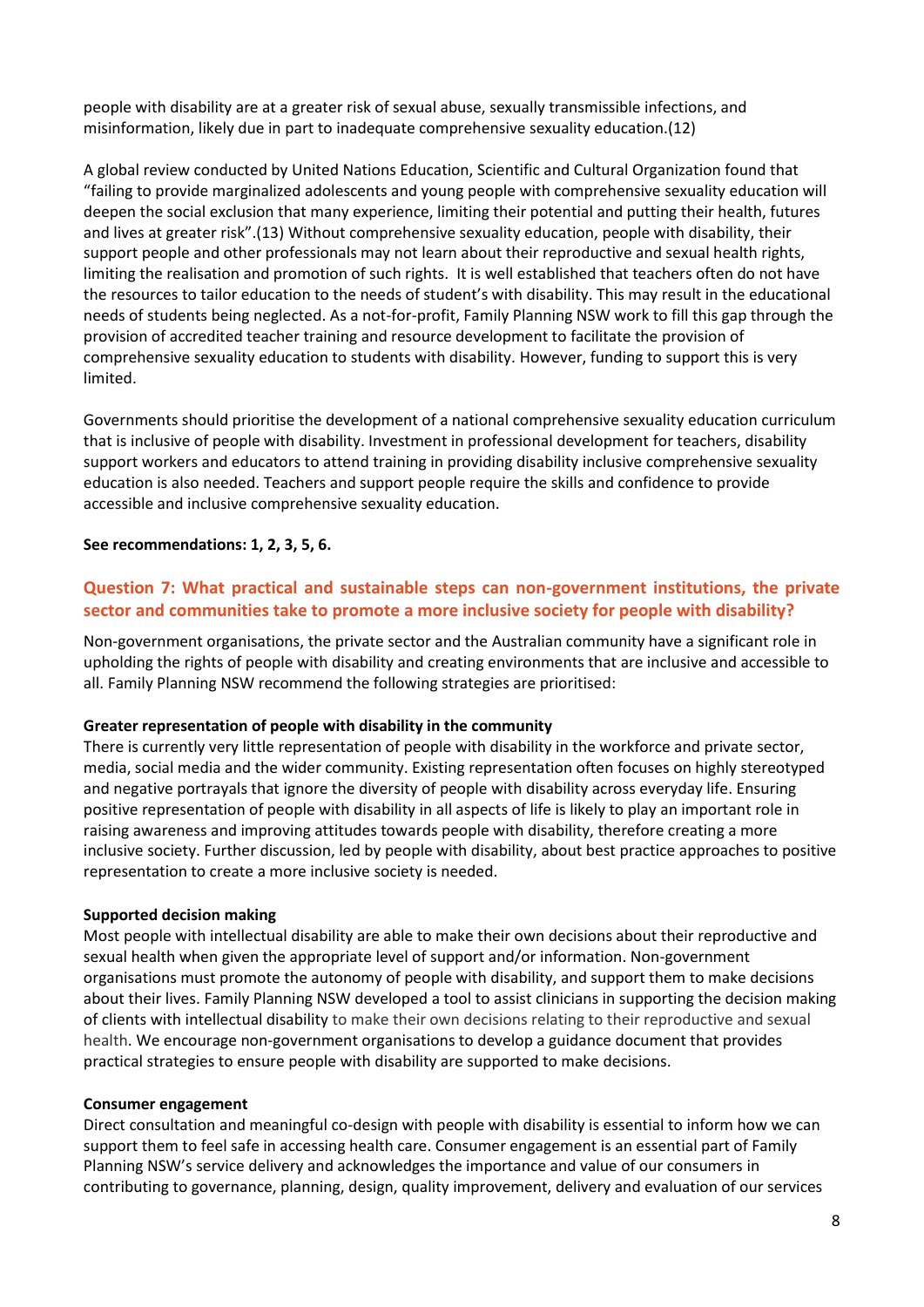and programs. Family Planning NSW has an ongoing commitment to consulting with people with intellectual disability in all aspects of our services including the accessibility of services, education and development of resources.

**See recommendations: 2, 3.**

# **Planet Puberty – Working collaboratively to address service gaps**

Family Planning NSW works with people with disability to identify current gaps in reproductive and sexual health information, education and service provision, and to ensure our services and programs are inclusive, accessible and relevant to all people. Family Planning NSW, with the support of the Department of Social Services, has recently launched *[Planet Puberty](https://www.planetpuberty.org.au/)*, a website designed in consultation with people with disability. Planet Puberty is a website that provides parents and carers of children with intellectual disability and autism with information, advice and resources to help them support their children through puberty. The website has information on a wide variety of puberty related topics, including hygiene, periods, masturbation, relationships, consent and emotions. The website is also be accompanied by a webinar series and a podcast.

# **Question 8a: What are the barriers and challenges to inclusion for people with disability?**

People with disability have the right to access the highest attainable standard of reproductive and sexual health without discrimination, to make decisions about their own body and relationships, and live without violence, abuse, neglect and exploitation.(2) However, they often face multiple barriers to inclusion from both the disability and health care systems. Misconceptions, prejudices, stereotypes and negative attitudes surround the reproductive and sexual health and rights of people with disability and contribute to an overall increased risk of sexual violence, abuse, neglect and exploitation.(14)

### **Attitudes of support people and service providers**

Poor attitudes, often resulting from limited disability education, of disability support workers and support people about reproductive and sexual health care and rights, can contribute to limited opportunities that hinder the realisation of the rights of people with disability. Of concern, people with disability often lack support to access reproductive and sexual health information and services and health care providers often have limited skill and confidence in supporting people with disability.(15)

Stigma and prejudice contribute to the lack of acknowledgement and realisation of the reproductive and sexual health rights of people with disability, resulting in exclusion from reproductive and sexual health care. For example, some health professionals assume that women with intellectual disability do not need cervical cancer screening or contraception because they have not engaged in sexual activity.(16)

#### **Access to reproductive and sexual health services**

Community-based reproductive and sexual health services are often unable to see people with disability due to the inaccessibility of facilities (e.g. the size and layout of consult rooms), medical equipment (including examination beds, mammography machines), and accessibility of resources and information. Other barriers, including provider's attitudes, lack of understanding regarding consent for clients with intellectual disability and poor communication with clients, compound the often lower quality of health service delivery.(17) Inaccessible health services contribute to the lack of acknowledgement and realisation of the reproductive and sexual health rights of people with disability, resulting in exclusion from optimal reproductive and sexual health care.

# **Myths about people with intellectual disability and sexuality**

Myths contribute to negative attitudes about the reproductive and sexual health rights of people with disability. As such, there is a need to counter myths as these seek to discount the sexuality of people with disability and justify silence and inaction around reproductive and sexual health rights. Common examples of myths include: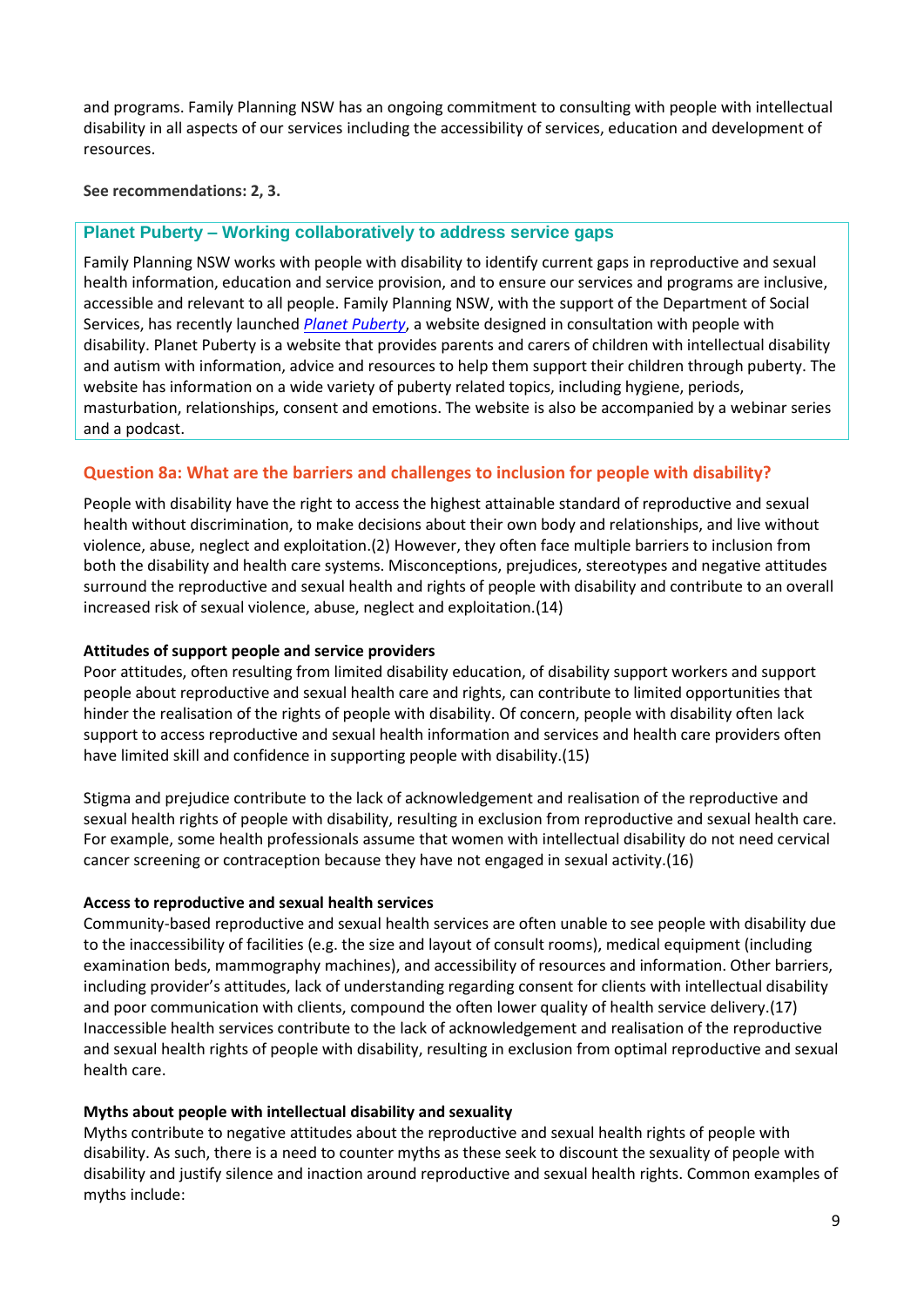- people with disability will have children with disability and this should be prevented
- people with disability are not sexually active and do not need preventative screening (e.g. cervical cancer screening, STI screening) or contraception
- people with disability do not get sexually assaulted
- educating people with disability about sexuality will only make them want to have sex.(4)

These myths reflect negative attitudes and stereotypes about the sexuality and abilities of people with disability and can impact significantly on the provision of services and programs. There is also significant concern that pervasive myths and negative stereotypes can result in a lack of disclosure of violence, abuse, neglect or exploitation and responding to disclosures seriously.

# **See recommendations: 1, 3, 5.**

# **Question 8b: What are the barriers and challenges to inclusion for people with disability for marginalised populations?**

Strong evidence suggests that marginalised groups, including Aboriginal and Torres Strait Islander, culturally and linguistically diverse, lesbian, gay, bisexual transgender, queer and intersex (LGBTIQ), and women with disability, experience violence, abuse, neglect or exploitation in health care differently to the rest of the population. Marginalised groups often face greater barriers to societal inclusion, health care access and education, which contributes to the limited realisation of their reproductive and sexual health rights.

# **First Nations people with disability**

The prevalence of disability in Aboriginal and Torres Strait Islander communities is approximately twice that of the non-Aboriginal population, with Aboriginal and Torres Strait Islander peoples also experiencing poorer reproductive and sexual health outcomes than non-Aboriginal people.(18) The discrimination and isolation experienced by Aboriginal and Torres Strait Islander peoples with disability is compounded by poor availability of culturally appropriate disability support services.(18) The culturally appropriate services that do exist are often not equipped or resourced to support Aboriginal and Torres Strait Islander peoples with disability to access specialised reproductive and sexual health services. As a result, the majority of Aboriginal and Torres Strait Islander peoples with disability may not have their reproductive and sexual health needs met in any significant way.(18)

# **People with disability from culturally and linguistically diverse communities**

There is very little research about the reproductive and sexual health needs of people with disability from culturally and linguistically diverse backgrounds in Australia, and no known research that deals specifically with reproductive and sexual health issues. To understand the unique reproductive and sexual health needs of people with disability from culturally diverse backgrounds, Family Planning NSW interviewed four disability peak bodies. They reported that, in general, the disability and health sectors do not have the capacity to deal appropriately with sexuality and disability nor with the required cultural competency.(4) The inequity faced by people with intellectual disability from culturally diverse backgrounds may be exacerbated by limited referral pathways and lack of translated information and resources.

# **People with disability who identify as LGBTIQ**

LGBTIQ people with disability can experience significant barriers in accessing health services and supports. These barriers are often compounded by the denial of their identity, lack of inclusive information and service provision from disability services and a lack of accessible information and services.(19) Although data in relation to these communities is scarce, research shows that over one-third of lesbian, bisexual or queer women are overdue for cervical screening and that trans men are significantly less likely to access cervical screening compared to the general population.(20) The *Australian Trans and Gender Diverse Sexual Health Survey* found that trans and gender diverse people experience marginalisation and gender insensitivity in sexual health care, ultimately undermining their care.(21) These experiences, including denial of gender